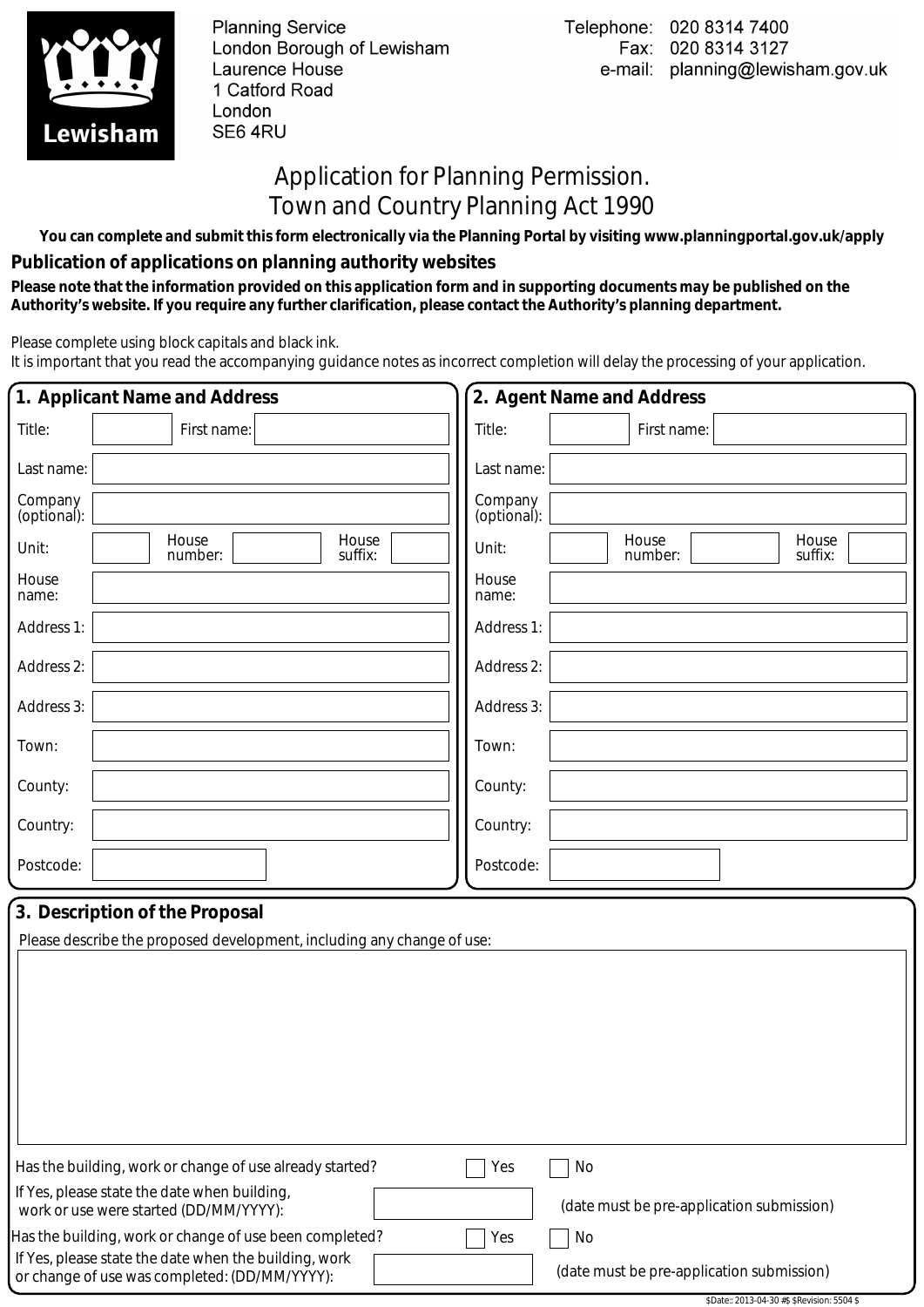| 4. Site Address Details                                                                                                                                     | 5. Pre-application Advice                                                                                                             |
|-------------------------------------------------------------------------------------------------------------------------------------------------------------|---------------------------------------------------------------------------------------------------------------------------------------|
| Please provide the full postal address of the application site.                                                                                             | Has assistance or prior advice been sought from the local                                                                             |
| House<br>House<br>Unit:<br>suffix:<br>number:                                                                                                               | authority about this application?<br>Yes<br>No                                                                                        |
| House<br>name:                                                                                                                                              | If Yes, please complete the following information about the advice<br>you were given. (This will help the authority to deal with this |
| Address 1:                                                                                                                                                  | application more efficiently).<br>Please tick if the full contact details are not                                                     |
| Address 2:                                                                                                                                                  | known, and then complete as much as possible:                                                                                         |
| Address 3:                                                                                                                                                  | Officer name:                                                                                                                         |
| Town:                                                                                                                                                       |                                                                                                                                       |
| County:                                                                                                                                                     | Reference:                                                                                                                            |
| Postcode<br>(optional):                                                                                                                                     |                                                                                                                                       |
| Description of location or a grid reference.<br>(must be completed if postcode is not known):                                                               | Date (DD/MM/YYYY):<br>(must be pre-application submission)                                                                            |
| Easting:<br>Northing:                                                                                                                                       | Details of pre-application advice received?                                                                                           |
| Description:                                                                                                                                                |                                                                                                                                       |
|                                                                                                                                                             |                                                                                                                                       |
|                                                                                                                                                             |                                                                                                                                       |
|                                                                                                                                                             |                                                                                                                                       |
| 6. Pedestrian and Vehicle Access, Roads and Rights of Way                                                                                                   | 7. Waste Storage and Collection                                                                                                       |
| Is a new or altered vehicle access proposed                                                                                                                 | Do the plans incorporate areas to store                                                                                               |
| to or from the public highway?<br>No<br>Yes                                                                                                                 | and aid the collection of waste?<br>Yes<br>No                                                                                         |
| Is a new or altered pedestrian<br>access proposed to or from                                                                                                | If Yes, please provide details:                                                                                                       |
| the public highway?<br>No<br>Yes                                                                                                                            |                                                                                                                                       |
| Are there any new public roads to be<br>provided within the site?<br>No<br>Yes                                                                              |                                                                                                                                       |
| Are there any new public                                                                                                                                    |                                                                                                                                       |
| rights of way to be provided<br>No<br>Yes<br>within or adjacent to the site?                                                                                |                                                                                                                                       |
| Do the proposals require any diversions<br>/extinguishments and/or                                                                                          | Have arrangements been made                                                                                                           |
| No<br>Yes<br>creation of rights of way?                                                                                                                     | for the separate storage and<br>No<br>Yes<br>collection of recyclable waste?                                                          |
| If you answered Yes to any of the above questions, please show<br>details on your plans/drawings and state the reference of the plan                        | If Yes, please provide details:                                                                                                       |
| (s)/drawings(s)                                                                                                                                             |                                                                                                                                       |
|                                                                                                                                                             |                                                                                                                                       |
|                                                                                                                                                             |                                                                                                                                       |
|                                                                                                                                                             |                                                                                                                                       |
|                                                                                                                                                             |                                                                                                                                       |
| 8. Authority Employee / Member                                                                                                                              |                                                                                                                                       |
| With respect to the Authority, I am: (a) a member of staff<br>(b) an elected member<br>(c) related to a member of staff<br>(d) related to an elected member | Do any of these statements apply to you?<br>No<br>Yes                                                                                 |
| If Yes, please provide details of the name, relationship and role                                                                                           |                                                                                                                                       |
|                                                                                                                                                             |                                                                                                                                       |
|                                                                                                                                                             |                                                                                                                                       |
|                                                                                                                                                             |                                                                                                                                       |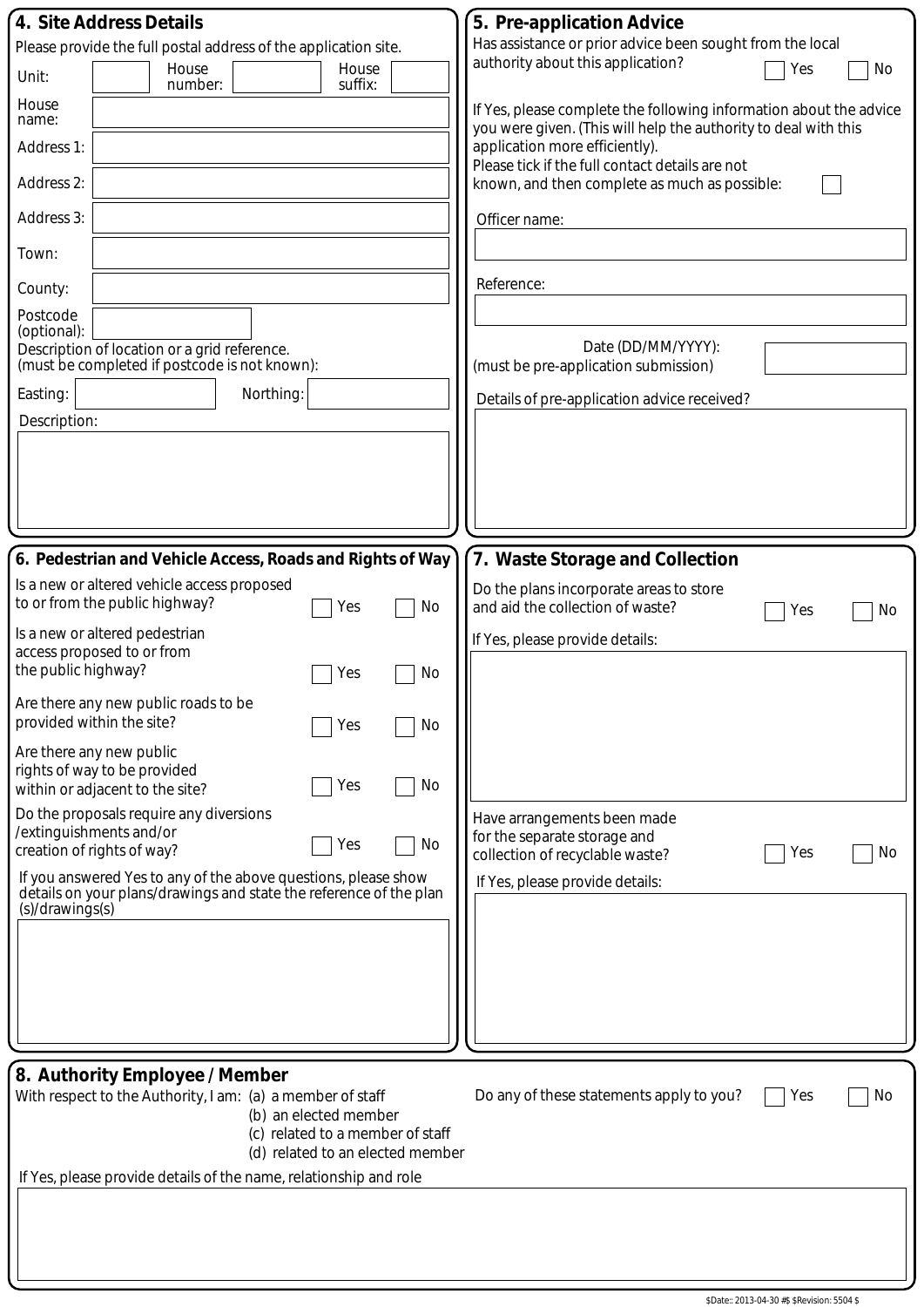| 9. Materials<br>If applicable, please state what materials are to be used externally. Include type, colour and name for each material: |                                       |       |  |  |                           |            |                   |               |
|----------------------------------------------------------------------------------------------------------------------------------------|---------------------------------------|-------|--|--|---------------------------|------------|-------------------|---------------|
|                                                                                                                                        | <b>Existing</b><br>(where applicable) |       |  |  | Proposed                  |            | Not<br>applicable | Don't<br>Know |
| Walls                                                                                                                                  |                                       |       |  |  |                           |            |                   |               |
| Roof                                                                                                                                   |                                       |       |  |  |                           |            |                   |               |
| Windows                                                                                                                                |                                       |       |  |  |                           |            |                   |               |
| Doors                                                                                                                                  |                                       |       |  |  |                           |            |                   |               |
| Boundary treatments<br>(e.g. fences, walls)                                                                                            |                                       |       |  |  |                           |            |                   |               |
| Vehicle access and<br>hard-standing                                                                                                    |                                       |       |  |  |                           |            |                   |               |
| Lighting                                                                                                                               |                                       |       |  |  |                           |            |                   |               |
| Others<br>(please specify)                                                                                                             |                                       |       |  |  |                           |            |                   |               |
| Yes<br>Are you supplying additional information on submitted plan(s)/drawing(s)/design and access statement?<br>No                     |                                       |       |  |  |                           |            |                   |               |
| If Yes, please state references for the plan(s)/drawing(s)/design and access statement:                                                |                                       |       |  |  |                           |            |                   |               |
| 10. Vehicle Parking<br>Please provide information on the existing and proposed number of on-site parking spaces:                       |                                       |       |  |  |                           |            |                   |               |
| <b>Type of Vehicle</b>                                                                                                                 |                                       | Total |  |  | Total proposed (including | Difference |                   |               |

| Type of Vehicle                                  | Total<br>Existing | Total proposed (including<br>spaces retained) | <b>Difference</b><br>in spaces |
|--------------------------------------------------|-------------------|-----------------------------------------------|--------------------------------|
| Cars                                             |                   |                                               |                                |
| Light goods vehicles/<br>public carrier vehicles |                   |                                               |                                |
| Motorcycles                                      |                   |                                               |                                |
| Disability spaces                                |                   |                                               |                                |
| Cycle spaces                                     |                   |                                               |                                |
| Other (e.g. Bus)                                 |                   |                                               |                                |
| Other (e.g. Bus)                                 |                   |                                               |                                |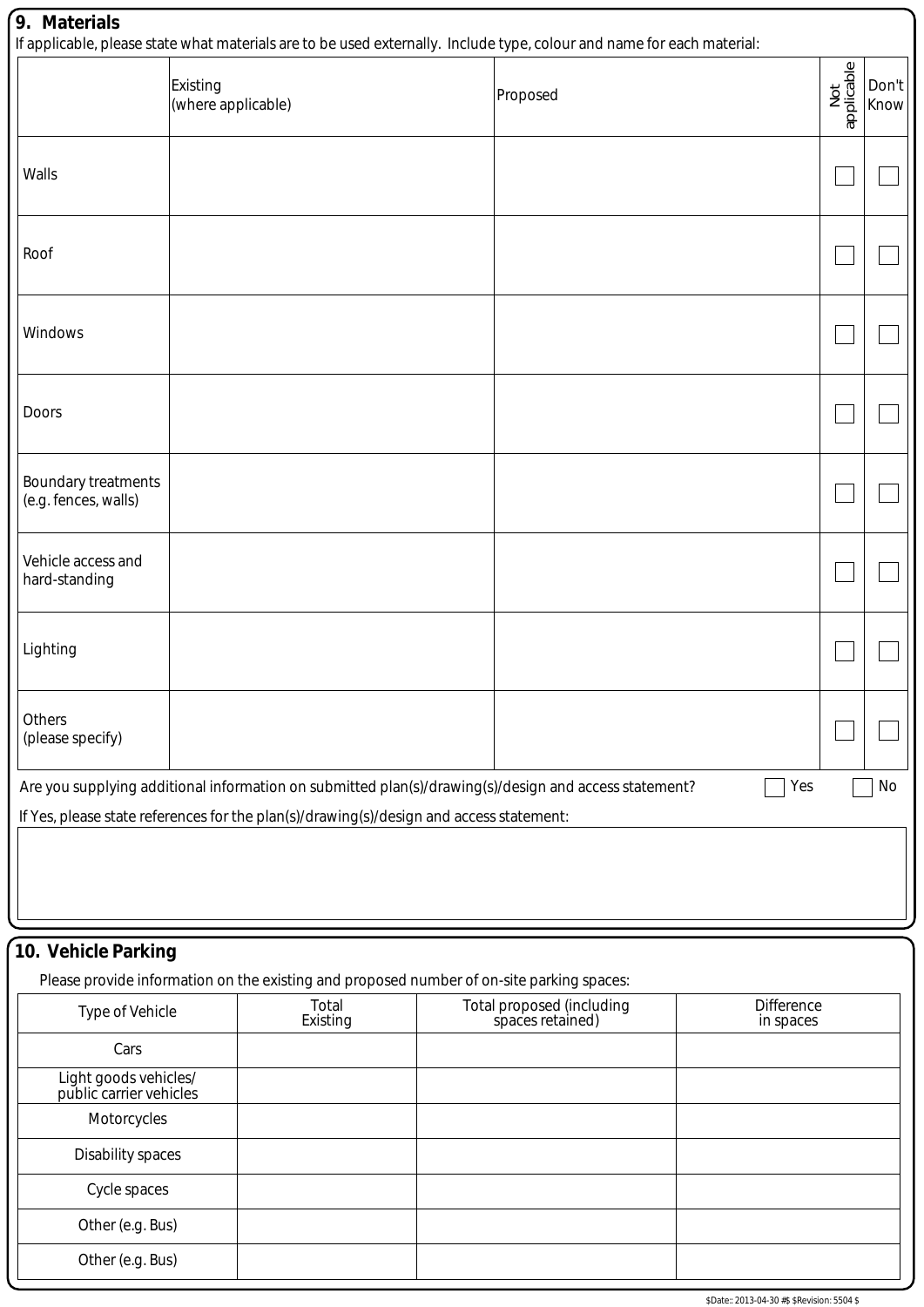| Is the site within an area at risk of flooding? (Refer to the<br>Please state how foul sewage is to be disposed of:<br>Environment Agency's Flood Map showing flood zones 2 and 3 and<br>Mains sewer<br>Cess pit<br>consult Environment Agency standing advice and your local<br>planning authority requirements for information as necessary.)<br>Septic tank<br>Other<br>No<br>Yes<br>If Yes, you will need to submit a Flood Risk Assessment to consider<br>Package treatment plant<br>the risk to the proposed site.<br>Is your proposal within 20 metres of a<br>Are you proposing to<br>watercourse (e.g. river, stream or beck)?<br>connect to the existing drainage system?<br>No<br>No<br>Yes<br>Yes<br>Will the proposal increase<br>If Yes, please include the details of the existing system on the<br>No<br>Yes<br>the flood risk elsewhere?<br>application drawings and state references for the<br>plan(s)/drawing(s):<br>How will surface water be disposed of?<br><b>Existing watercourse</b><br>Sustainable drainage system<br>Pond/lake<br>Soakaway<br>Main sewer<br>13. Biodiversity and Geological Conservation<br>14. Existing Use<br>Please describe the current use of the site:<br>To assist in answering the following questions refer to the guidance<br>notes for further information on when there is a reasonable<br>likelihood that any important biodiversity or geological<br>conservation features may be present or nearby and whether<br>they are likely to be affected by your proposals.<br>Having referred to the guidance notes, is there a reasonable<br>No<br>Is the site currently vacant?<br>Yes<br>likelihood of the following being affected adversely or conserved<br>If Yes, please describe the last use of the site:<br>and enhanced within the application site, or on land adjacent to<br>or near the application site?<br>a) Protected and priority species:<br>Yes, on the development site<br>Yes, on land adjacent to or near the proposed development<br>When did this use end (if known)?<br>No<br>DD/MM/YYYY<br>(date where known may be approximate)<br>b) Designated sites, important habitats or other biodiversity<br>features:<br>Does the proposal involve any of the following?<br>If yes, you will need to submit an appropriate contamination<br>Yes, on the development site<br>assessment with your application.<br>Yes, on land adjacent to or near the proposed development<br>Land which is known to be contaminated?<br>No<br>Yes<br>No<br>Land where contamination is<br>c) Features of geological conservation importance:<br>No<br>Yes<br>suspected for all or part of the site?<br>Yes, on the development site<br>A proposed use that would<br>Yes, on land adjacent to or near the proposed development<br>be particularly vulnerable<br>No<br>Yes<br>to the presence of contamination?<br>No<br>16. Trade Effluent<br>15. Trees and Hedges<br>Does the proposal involve the need to<br>Are there trees or hedges on the<br>No<br>Yes<br>dispose of trade effluents or waste?<br>proposed development site?<br>No<br>Yes<br>If Yes, please describe the nature, volume and means of disposal<br>And/or: Are there trees or hedges on land adjacent to the<br>proposed development site that could influence the<br>of trade effluents or waste<br>development or might be important as part<br>No<br>Yes<br>of the local landscape character?<br>If Yes to either or both of the above, you may need to provide a full<br>Tree Survey, at the discretion of your local planning authority. If a<br>Tree Survey is required, this and the accompanying plan should be<br>submitted alongside your application. Your local planning<br>authority should make clear on its website what the survey should<br>contain, in accordance with the current 'BS5837: Trees in relation to | 11. Foul Sewage                                         | 12. Assessment of Flood Risk |
|-----------------------------------------------------------------------------------------------------------------------------------------------------------------------------------------------------------------------------------------------------------------------------------------------------------------------------------------------------------------------------------------------------------------------------------------------------------------------------------------------------------------------------------------------------------------------------------------------------------------------------------------------------------------------------------------------------------------------------------------------------------------------------------------------------------------------------------------------------------------------------------------------------------------------------------------------------------------------------------------------------------------------------------------------------------------------------------------------------------------------------------------------------------------------------------------------------------------------------------------------------------------------------------------------------------------------------------------------------------------------------------------------------------------------------------------------------------------------------------------------------------------------------------------------------------------------------------------------------------------------------------------------------------------------------------------------------------------------------------------------------------------------------------------------------------------------------------------------------------------------------------------------------------------------------------------------------------------------------------------------------------------------------------------------------------------------------------------------------------------------------------------------------------------------------------------------------------------------------------------------------------------------------------------------------------------------------------------------------------------------------------------------------------------------------------------------------------------------------------------------------------------------------------------------------------------------------------------------------------------------------------------------------------------------------------------------------------------------------------------------------------------------------------------------------------------------------------------------------------------------------------------------------------------------------------------------------------------------------------------------------------------------------------------------------------------------------------------------------------------------------------------------------------------------------------------------------------------------------------------------------------------------------------------------------------------------------------------------------------------------------------------------------------------------------------------------------------------------------------------------------------------------------------------------------------------------------------------------------------------------------------------------------------------------------------------------------------------------------------------------------------------------------------------------------------------------------------------------------------------|---------------------------------------------------------|------------------------------|
|                                                                                                                                                                                                                                                                                                                                                                                                                                                                                                                                                                                                                                                                                                                                                                                                                                                                                                                                                                                                                                                                                                                                                                                                                                                                                                                                                                                                                                                                                                                                                                                                                                                                                                                                                                                                                                                                                                                                                                                                                                                                                                                                                                                                                                                                                                                                                                                                                                                                                                                                                                                                                                                                                                                                                                                                                                                                                                                                                                                                                                                                                                                                                                                                                                                                                                                                                                                                                                                                                                                                                                                                                                                                                                                                                                                                                                                                 |                                                         |                              |
|                                                                                                                                                                                                                                                                                                                                                                                                                                                                                                                                                                                                                                                                                                                                                                                                                                                                                                                                                                                                                                                                                                                                                                                                                                                                                                                                                                                                                                                                                                                                                                                                                                                                                                                                                                                                                                                                                                                                                                                                                                                                                                                                                                                                                                                                                                                                                                                                                                                                                                                                                                                                                                                                                                                                                                                                                                                                                                                                                                                                                                                                                                                                                                                                                                                                                                                                                                                                                                                                                                                                                                                                                                                                                                                                                                                                                                                                 |                                                         |                              |
|                                                                                                                                                                                                                                                                                                                                                                                                                                                                                                                                                                                                                                                                                                                                                                                                                                                                                                                                                                                                                                                                                                                                                                                                                                                                                                                                                                                                                                                                                                                                                                                                                                                                                                                                                                                                                                                                                                                                                                                                                                                                                                                                                                                                                                                                                                                                                                                                                                                                                                                                                                                                                                                                                                                                                                                                                                                                                                                                                                                                                                                                                                                                                                                                                                                                                                                                                                                                                                                                                                                                                                                                                                                                                                                                                                                                                                                                 |                                                         |                              |
|                                                                                                                                                                                                                                                                                                                                                                                                                                                                                                                                                                                                                                                                                                                                                                                                                                                                                                                                                                                                                                                                                                                                                                                                                                                                                                                                                                                                                                                                                                                                                                                                                                                                                                                                                                                                                                                                                                                                                                                                                                                                                                                                                                                                                                                                                                                                                                                                                                                                                                                                                                                                                                                                                                                                                                                                                                                                                                                                                                                                                                                                                                                                                                                                                                                                                                                                                                                                                                                                                                                                                                                                                                                                                                                                                                                                                                                                 |                                                         |                              |
|                                                                                                                                                                                                                                                                                                                                                                                                                                                                                                                                                                                                                                                                                                                                                                                                                                                                                                                                                                                                                                                                                                                                                                                                                                                                                                                                                                                                                                                                                                                                                                                                                                                                                                                                                                                                                                                                                                                                                                                                                                                                                                                                                                                                                                                                                                                                                                                                                                                                                                                                                                                                                                                                                                                                                                                                                                                                                                                                                                                                                                                                                                                                                                                                                                                                                                                                                                                                                                                                                                                                                                                                                                                                                                                                                                                                                                                                 |                                                         |                              |
|                                                                                                                                                                                                                                                                                                                                                                                                                                                                                                                                                                                                                                                                                                                                                                                                                                                                                                                                                                                                                                                                                                                                                                                                                                                                                                                                                                                                                                                                                                                                                                                                                                                                                                                                                                                                                                                                                                                                                                                                                                                                                                                                                                                                                                                                                                                                                                                                                                                                                                                                                                                                                                                                                                                                                                                                                                                                                                                                                                                                                                                                                                                                                                                                                                                                                                                                                                                                                                                                                                                                                                                                                                                                                                                                                                                                                                                                 |                                                         |                              |
|                                                                                                                                                                                                                                                                                                                                                                                                                                                                                                                                                                                                                                                                                                                                                                                                                                                                                                                                                                                                                                                                                                                                                                                                                                                                                                                                                                                                                                                                                                                                                                                                                                                                                                                                                                                                                                                                                                                                                                                                                                                                                                                                                                                                                                                                                                                                                                                                                                                                                                                                                                                                                                                                                                                                                                                                                                                                                                                                                                                                                                                                                                                                                                                                                                                                                                                                                                                                                                                                                                                                                                                                                                                                                                                                                                                                                                                                 |                                                         |                              |
|                                                                                                                                                                                                                                                                                                                                                                                                                                                                                                                                                                                                                                                                                                                                                                                                                                                                                                                                                                                                                                                                                                                                                                                                                                                                                                                                                                                                                                                                                                                                                                                                                                                                                                                                                                                                                                                                                                                                                                                                                                                                                                                                                                                                                                                                                                                                                                                                                                                                                                                                                                                                                                                                                                                                                                                                                                                                                                                                                                                                                                                                                                                                                                                                                                                                                                                                                                                                                                                                                                                                                                                                                                                                                                                                                                                                                                                                 |                                                         |                              |
|                                                                                                                                                                                                                                                                                                                                                                                                                                                                                                                                                                                                                                                                                                                                                                                                                                                                                                                                                                                                                                                                                                                                                                                                                                                                                                                                                                                                                                                                                                                                                                                                                                                                                                                                                                                                                                                                                                                                                                                                                                                                                                                                                                                                                                                                                                                                                                                                                                                                                                                                                                                                                                                                                                                                                                                                                                                                                                                                                                                                                                                                                                                                                                                                                                                                                                                                                                                                                                                                                                                                                                                                                                                                                                                                                                                                                                                                 |                                                         |                              |
|                                                                                                                                                                                                                                                                                                                                                                                                                                                                                                                                                                                                                                                                                                                                                                                                                                                                                                                                                                                                                                                                                                                                                                                                                                                                                                                                                                                                                                                                                                                                                                                                                                                                                                                                                                                                                                                                                                                                                                                                                                                                                                                                                                                                                                                                                                                                                                                                                                                                                                                                                                                                                                                                                                                                                                                                                                                                                                                                                                                                                                                                                                                                                                                                                                                                                                                                                                                                                                                                                                                                                                                                                                                                                                                                                                                                                                                                 |                                                         |                              |
|                                                                                                                                                                                                                                                                                                                                                                                                                                                                                                                                                                                                                                                                                                                                                                                                                                                                                                                                                                                                                                                                                                                                                                                                                                                                                                                                                                                                                                                                                                                                                                                                                                                                                                                                                                                                                                                                                                                                                                                                                                                                                                                                                                                                                                                                                                                                                                                                                                                                                                                                                                                                                                                                                                                                                                                                                                                                                                                                                                                                                                                                                                                                                                                                                                                                                                                                                                                                                                                                                                                                                                                                                                                                                                                                                                                                                                                                 |                                                         |                              |
|                                                                                                                                                                                                                                                                                                                                                                                                                                                                                                                                                                                                                                                                                                                                                                                                                                                                                                                                                                                                                                                                                                                                                                                                                                                                                                                                                                                                                                                                                                                                                                                                                                                                                                                                                                                                                                                                                                                                                                                                                                                                                                                                                                                                                                                                                                                                                                                                                                                                                                                                                                                                                                                                                                                                                                                                                                                                                                                                                                                                                                                                                                                                                                                                                                                                                                                                                                                                                                                                                                                                                                                                                                                                                                                                                                                                                                                                 |                                                         |                              |
|                                                                                                                                                                                                                                                                                                                                                                                                                                                                                                                                                                                                                                                                                                                                                                                                                                                                                                                                                                                                                                                                                                                                                                                                                                                                                                                                                                                                                                                                                                                                                                                                                                                                                                                                                                                                                                                                                                                                                                                                                                                                                                                                                                                                                                                                                                                                                                                                                                                                                                                                                                                                                                                                                                                                                                                                                                                                                                                                                                                                                                                                                                                                                                                                                                                                                                                                                                                                                                                                                                                                                                                                                                                                                                                                                                                                                                                                 |                                                         |                              |
|                                                                                                                                                                                                                                                                                                                                                                                                                                                                                                                                                                                                                                                                                                                                                                                                                                                                                                                                                                                                                                                                                                                                                                                                                                                                                                                                                                                                                                                                                                                                                                                                                                                                                                                                                                                                                                                                                                                                                                                                                                                                                                                                                                                                                                                                                                                                                                                                                                                                                                                                                                                                                                                                                                                                                                                                                                                                                                                                                                                                                                                                                                                                                                                                                                                                                                                                                                                                                                                                                                                                                                                                                                                                                                                                                                                                                                                                 |                                                         |                              |
|                                                                                                                                                                                                                                                                                                                                                                                                                                                                                                                                                                                                                                                                                                                                                                                                                                                                                                                                                                                                                                                                                                                                                                                                                                                                                                                                                                                                                                                                                                                                                                                                                                                                                                                                                                                                                                                                                                                                                                                                                                                                                                                                                                                                                                                                                                                                                                                                                                                                                                                                                                                                                                                                                                                                                                                                                                                                                                                                                                                                                                                                                                                                                                                                                                                                                                                                                                                                                                                                                                                                                                                                                                                                                                                                                                                                                                                                 |                                                         |                              |
|                                                                                                                                                                                                                                                                                                                                                                                                                                                                                                                                                                                                                                                                                                                                                                                                                                                                                                                                                                                                                                                                                                                                                                                                                                                                                                                                                                                                                                                                                                                                                                                                                                                                                                                                                                                                                                                                                                                                                                                                                                                                                                                                                                                                                                                                                                                                                                                                                                                                                                                                                                                                                                                                                                                                                                                                                                                                                                                                                                                                                                                                                                                                                                                                                                                                                                                                                                                                                                                                                                                                                                                                                                                                                                                                                                                                                                                                 |                                                         |                              |
|                                                                                                                                                                                                                                                                                                                                                                                                                                                                                                                                                                                                                                                                                                                                                                                                                                                                                                                                                                                                                                                                                                                                                                                                                                                                                                                                                                                                                                                                                                                                                                                                                                                                                                                                                                                                                                                                                                                                                                                                                                                                                                                                                                                                                                                                                                                                                                                                                                                                                                                                                                                                                                                                                                                                                                                                                                                                                                                                                                                                                                                                                                                                                                                                                                                                                                                                                                                                                                                                                                                                                                                                                                                                                                                                                                                                                                                                 |                                                         |                              |
|                                                                                                                                                                                                                                                                                                                                                                                                                                                                                                                                                                                                                                                                                                                                                                                                                                                                                                                                                                                                                                                                                                                                                                                                                                                                                                                                                                                                                                                                                                                                                                                                                                                                                                                                                                                                                                                                                                                                                                                                                                                                                                                                                                                                                                                                                                                                                                                                                                                                                                                                                                                                                                                                                                                                                                                                                                                                                                                                                                                                                                                                                                                                                                                                                                                                                                                                                                                                                                                                                                                                                                                                                                                                                                                                                                                                                                                                 |                                                         |                              |
|                                                                                                                                                                                                                                                                                                                                                                                                                                                                                                                                                                                                                                                                                                                                                                                                                                                                                                                                                                                                                                                                                                                                                                                                                                                                                                                                                                                                                                                                                                                                                                                                                                                                                                                                                                                                                                                                                                                                                                                                                                                                                                                                                                                                                                                                                                                                                                                                                                                                                                                                                                                                                                                                                                                                                                                                                                                                                                                                                                                                                                                                                                                                                                                                                                                                                                                                                                                                                                                                                                                                                                                                                                                                                                                                                                                                                                                                 |                                                         |                              |
|                                                                                                                                                                                                                                                                                                                                                                                                                                                                                                                                                                                                                                                                                                                                                                                                                                                                                                                                                                                                                                                                                                                                                                                                                                                                                                                                                                                                                                                                                                                                                                                                                                                                                                                                                                                                                                                                                                                                                                                                                                                                                                                                                                                                                                                                                                                                                                                                                                                                                                                                                                                                                                                                                                                                                                                                                                                                                                                                                                                                                                                                                                                                                                                                                                                                                                                                                                                                                                                                                                                                                                                                                                                                                                                                                                                                                                                                 |                                                         |                              |
|                                                                                                                                                                                                                                                                                                                                                                                                                                                                                                                                                                                                                                                                                                                                                                                                                                                                                                                                                                                                                                                                                                                                                                                                                                                                                                                                                                                                                                                                                                                                                                                                                                                                                                                                                                                                                                                                                                                                                                                                                                                                                                                                                                                                                                                                                                                                                                                                                                                                                                                                                                                                                                                                                                                                                                                                                                                                                                                                                                                                                                                                                                                                                                                                                                                                                                                                                                                                                                                                                                                                                                                                                                                                                                                                                                                                                                                                 |                                                         |                              |
|                                                                                                                                                                                                                                                                                                                                                                                                                                                                                                                                                                                                                                                                                                                                                                                                                                                                                                                                                                                                                                                                                                                                                                                                                                                                                                                                                                                                                                                                                                                                                                                                                                                                                                                                                                                                                                                                                                                                                                                                                                                                                                                                                                                                                                                                                                                                                                                                                                                                                                                                                                                                                                                                                                                                                                                                                                                                                                                                                                                                                                                                                                                                                                                                                                                                                                                                                                                                                                                                                                                                                                                                                                                                                                                                                                                                                                                                 |                                                         |                              |
|                                                                                                                                                                                                                                                                                                                                                                                                                                                                                                                                                                                                                                                                                                                                                                                                                                                                                                                                                                                                                                                                                                                                                                                                                                                                                                                                                                                                                                                                                                                                                                                                                                                                                                                                                                                                                                                                                                                                                                                                                                                                                                                                                                                                                                                                                                                                                                                                                                                                                                                                                                                                                                                                                                                                                                                                                                                                                                                                                                                                                                                                                                                                                                                                                                                                                                                                                                                                                                                                                                                                                                                                                                                                                                                                                                                                                                                                 |                                                         |                              |
|                                                                                                                                                                                                                                                                                                                                                                                                                                                                                                                                                                                                                                                                                                                                                                                                                                                                                                                                                                                                                                                                                                                                                                                                                                                                                                                                                                                                                                                                                                                                                                                                                                                                                                                                                                                                                                                                                                                                                                                                                                                                                                                                                                                                                                                                                                                                                                                                                                                                                                                                                                                                                                                                                                                                                                                                                                                                                                                                                                                                                                                                                                                                                                                                                                                                                                                                                                                                                                                                                                                                                                                                                                                                                                                                                                                                                                                                 |                                                         |                              |
|                                                                                                                                                                                                                                                                                                                                                                                                                                                                                                                                                                                                                                                                                                                                                                                                                                                                                                                                                                                                                                                                                                                                                                                                                                                                                                                                                                                                                                                                                                                                                                                                                                                                                                                                                                                                                                                                                                                                                                                                                                                                                                                                                                                                                                                                                                                                                                                                                                                                                                                                                                                                                                                                                                                                                                                                                                                                                                                                                                                                                                                                                                                                                                                                                                                                                                                                                                                                                                                                                                                                                                                                                                                                                                                                                                                                                                                                 |                                                         |                              |
|                                                                                                                                                                                                                                                                                                                                                                                                                                                                                                                                                                                                                                                                                                                                                                                                                                                                                                                                                                                                                                                                                                                                                                                                                                                                                                                                                                                                                                                                                                                                                                                                                                                                                                                                                                                                                                                                                                                                                                                                                                                                                                                                                                                                                                                                                                                                                                                                                                                                                                                                                                                                                                                                                                                                                                                                                                                                                                                                                                                                                                                                                                                                                                                                                                                                                                                                                                                                                                                                                                                                                                                                                                                                                                                                                                                                                                                                 |                                                         |                              |
|                                                                                                                                                                                                                                                                                                                                                                                                                                                                                                                                                                                                                                                                                                                                                                                                                                                                                                                                                                                                                                                                                                                                                                                                                                                                                                                                                                                                                                                                                                                                                                                                                                                                                                                                                                                                                                                                                                                                                                                                                                                                                                                                                                                                                                                                                                                                                                                                                                                                                                                                                                                                                                                                                                                                                                                                                                                                                                                                                                                                                                                                                                                                                                                                                                                                                                                                                                                                                                                                                                                                                                                                                                                                                                                                                                                                                                                                 |                                                         |                              |
|                                                                                                                                                                                                                                                                                                                                                                                                                                                                                                                                                                                                                                                                                                                                                                                                                                                                                                                                                                                                                                                                                                                                                                                                                                                                                                                                                                                                                                                                                                                                                                                                                                                                                                                                                                                                                                                                                                                                                                                                                                                                                                                                                                                                                                                                                                                                                                                                                                                                                                                                                                                                                                                                                                                                                                                                                                                                                                                                                                                                                                                                                                                                                                                                                                                                                                                                                                                                                                                                                                                                                                                                                                                                                                                                                                                                                                                                 |                                                         |                              |
|                                                                                                                                                                                                                                                                                                                                                                                                                                                                                                                                                                                                                                                                                                                                                                                                                                                                                                                                                                                                                                                                                                                                                                                                                                                                                                                                                                                                                                                                                                                                                                                                                                                                                                                                                                                                                                                                                                                                                                                                                                                                                                                                                                                                                                                                                                                                                                                                                                                                                                                                                                                                                                                                                                                                                                                                                                                                                                                                                                                                                                                                                                                                                                                                                                                                                                                                                                                                                                                                                                                                                                                                                                                                                                                                                                                                                                                                 |                                                         |                              |
|                                                                                                                                                                                                                                                                                                                                                                                                                                                                                                                                                                                                                                                                                                                                                                                                                                                                                                                                                                                                                                                                                                                                                                                                                                                                                                                                                                                                                                                                                                                                                                                                                                                                                                                                                                                                                                                                                                                                                                                                                                                                                                                                                                                                                                                                                                                                                                                                                                                                                                                                                                                                                                                                                                                                                                                                                                                                                                                                                                                                                                                                                                                                                                                                                                                                                                                                                                                                                                                                                                                                                                                                                                                                                                                                                                                                                                                                 |                                                         |                              |
|                                                                                                                                                                                                                                                                                                                                                                                                                                                                                                                                                                                                                                                                                                                                                                                                                                                                                                                                                                                                                                                                                                                                                                                                                                                                                                                                                                                                                                                                                                                                                                                                                                                                                                                                                                                                                                                                                                                                                                                                                                                                                                                                                                                                                                                                                                                                                                                                                                                                                                                                                                                                                                                                                                                                                                                                                                                                                                                                                                                                                                                                                                                                                                                                                                                                                                                                                                                                                                                                                                                                                                                                                                                                                                                                                                                                                                                                 |                                                         |                              |
|                                                                                                                                                                                                                                                                                                                                                                                                                                                                                                                                                                                                                                                                                                                                                                                                                                                                                                                                                                                                                                                                                                                                                                                                                                                                                                                                                                                                                                                                                                                                                                                                                                                                                                                                                                                                                                                                                                                                                                                                                                                                                                                                                                                                                                                                                                                                                                                                                                                                                                                                                                                                                                                                                                                                                                                                                                                                                                                                                                                                                                                                                                                                                                                                                                                                                                                                                                                                                                                                                                                                                                                                                                                                                                                                                                                                                                                                 |                                                         |                              |
|                                                                                                                                                                                                                                                                                                                                                                                                                                                                                                                                                                                                                                                                                                                                                                                                                                                                                                                                                                                                                                                                                                                                                                                                                                                                                                                                                                                                                                                                                                                                                                                                                                                                                                                                                                                                                                                                                                                                                                                                                                                                                                                                                                                                                                                                                                                                                                                                                                                                                                                                                                                                                                                                                                                                                                                                                                                                                                                                                                                                                                                                                                                                                                                                                                                                                                                                                                                                                                                                                                                                                                                                                                                                                                                                                                                                                                                                 |                                                         |                              |
|                                                                                                                                                                                                                                                                                                                                                                                                                                                                                                                                                                                                                                                                                                                                                                                                                                                                                                                                                                                                                                                                                                                                                                                                                                                                                                                                                                                                                                                                                                                                                                                                                                                                                                                                                                                                                                                                                                                                                                                                                                                                                                                                                                                                                                                                                                                                                                                                                                                                                                                                                                                                                                                                                                                                                                                                                                                                                                                                                                                                                                                                                                                                                                                                                                                                                                                                                                                                                                                                                                                                                                                                                                                                                                                                                                                                                                                                 |                                                         |                              |
|                                                                                                                                                                                                                                                                                                                                                                                                                                                                                                                                                                                                                                                                                                                                                                                                                                                                                                                                                                                                                                                                                                                                                                                                                                                                                                                                                                                                                                                                                                                                                                                                                                                                                                                                                                                                                                                                                                                                                                                                                                                                                                                                                                                                                                                                                                                                                                                                                                                                                                                                                                                                                                                                                                                                                                                                                                                                                                                                                                                                                                                                                                                                                                                                                                                                                                                                                                                                                                                                                                                                                                                                                                                                                                                                                                                                                                                                 | design, demolition and construction - Recommendations'. |                              |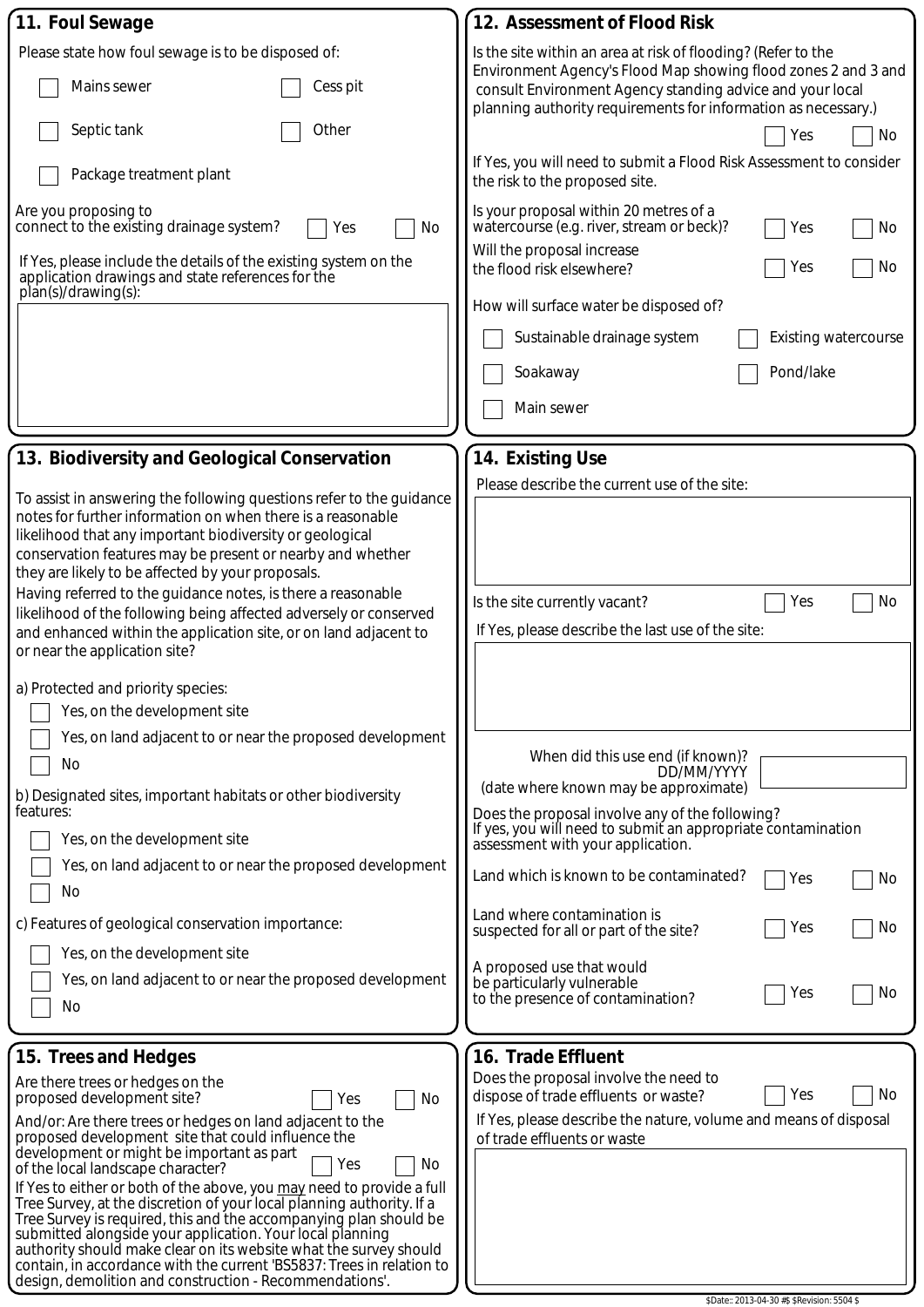|                                         | 17. Residential Units (Including Conversion)<br>Does your proposal include the gain, loss or change of use of residential units?<br>Yes<br>No<br>If Yes, please complete details of the changes in the tables below: |    |                         |   |      |                                               |       |                                         |                             |              |                                      |   |      |                                               |       |
|-----------------------------------------|----------------------------------------------------------------------------------------------------------------------------------------------------------------------------------------------------------------------|----|-------------------------|---|------|-----------------------------------------------|-------|-----------------------------------------|-----------------------------|--------------|--------------------------------------|---|------|-----------------------------------------------|-------|
|                                         | <b>Proposed Housing</b>                                                                                                                                                                                              |    |                         |   |      |                                               |       | <b>Existing Housing</b>                 |                             |              |                                      |   |      |                                               |       |
| <b>Market</b><br><b>Housing</b>         | <b>Not</b><br>known                                                                                                                                                                                                  | 1  | Number of Bedrooms<br>2 | 3 | $4+$ | Unknown                                       | Total | <b>Market</b><br>Housing                | Not<br>known                | 1            | Number of Bedrooms<br>$\overline{2}$ | 3 | $4+$ | Unknown                                       | Total |
| Houses                                  |                                                                                                                                                                                                                      |    |                         |   |      |                                               | a     | Houses                                  |                             |              |                                      |   |      |                                               | a     |
| <b>Flats and maisonettes</b>            |                                                                                                                                                                                                                      |    |                         |   |      |                                               | b     | <b>Flats and maisonettes</b>            |                             |              |                                      |   |      |                                               | b     |
| Live-work units                         |                                                                                                                                                                                                                      |    |                         |   |      |                                               |       | Live-work units                         |                             |              |                                      |   |      |                                               |       |
| <b>Cluster flats</b>                    |                                                                                                                                                                                                                      |    |                         |   |      |                                               | d     | Cluster flats                           |                             |              |                                      |   |      |                                               | d     |
| Sheltered housing                       |                                                                                                                                                                                                                      |    |                         |   |      |                                               | e     | Sheltered housing                       |                             |              |                                      |   |      |                                               | e     |
| Bedsit/studios                          |                                                                                                                                                                                                                      |    |                         |   |      |                                               |       | Bedsit/studios                          |                             |              |                                      |   |      |                                               |       |
| Unknown type                            |                                                                                                                                                                                                                      |    |                         |   |      |                                               | a     | Unknown type                            |                             |              |                                      |   |      |                                               | a     |
|                                         |                                                                                                                                                                                                                      |    |                         |   |      | <b>Totals</b> $(a + b + c + d + e + f + g) =$ |       |                                         |                             |              |                                      |   |      | <b>Totals</b> $(a + b + c + d + e + f + g) =$ |       |
|                                         |                                                                                                                                                                                                                      |    |                         |   |      |                                               |       |                                         |                             |              |                                      |   |      |                                               |       |
| <b>Social Rented</b>                    | Not<br>known                                                                                                                                                                                                         | 1  | Number of Bedrooms<br>2 | 3 | $4+$ | Unknown                                       | Total | <b>Social Rented</b>                    | Not<br>known                | $\mathbf{1}$ | Number of Bedrooms<br>$\overline{2}$ | 3 | $4+$ | Unknown                                       | Total |
| <b>Houses</b>                           |                                                                                                                                                                                                                      |    |                         |   |      |                                               | a     | Houses                                  |                             |              |                                      |   |      |                                               | a     |
| <b>Flats and maisonettes</b>            |                                                                                                                                                                                                                      |    |                         |   |      |                                               | b     | <b>Flats and maisonettes</b>            |                             |              |                                      |   |      |                                               | b     |
| Live-work units                         |                                                                                                                                                                                                                      |    |                         |   |      |                                               |       | Live-work units                         |                             |              |                                      |   |      |                                               |       |
| <b>Cluster flats</b>                    |                                                                                                                                                                                                                      |    |                         |   |      |                                               | d     | <b>Cluster flats</b>                    | $\mathcal{L}_{\mathcal{A}}$ |              |                                      |   |      |                                               | d     |
| Sheltered housing                       |                                                                                                                                                                                                                      |    |                         |   |      |                                               | e     | Sheltered housing                       |                             |              |                                      |   |      |                                               | e     |
| Bedsit/studios                          |                                                                                                                                                                                                                      |    |                         |   |      |                                               |       | Bedsit/studios                          |                             |              |                                      |   |      |                                               |       |
| Unknown type                            |                                                                                                                                                                                                                      |    |                         |   |      |                                               | a     | Unknown type                            |                             |              |                                      |   |      |                                               | a     |
|                                         |                                                                                                                                                                                                                      |    |                         |   |      | <b>Totals</b> $(a + b + c + d + e + f + g) =$ | B     |                                         |                             |              |                                      |   |      | <b>Totals</b> $(a + b + c + d + e + f + g) =$ |       |
|                                         |                                                                                                                                                                                                                      |    |                         |   |      |                                               |       |                                         |                             |              |                                      |   |      |                                               |       |
| Intermediate                            | Not<br>known                                                                                                                                                                                                         | -1 | Number of Bedrooms<br>2 | 3 | $4+$ | Unknown                                       | Total | Intermediate                            | Not<br>known                | 1            | Number of Bedrooms<br>2              | 3 |      | $4+$ Unknown                                  | Total |
| Houses                                  |                                                                                                                                                                                                                      |    |                         |   |      |                                               | a     | Houses                                  |                             |              |                                      |   |      |                                               | a     |
| <b>Flats and maisonettes</b>            |                                                                                                                                                                                                                      |    |                         |   |      |                                               | b     | <b>Flats and maisonettes</b>            |                             |              |                                      |   |      |                                               | b     |
| Live-work units                         |                                                                                                                                                                                                                      |    |                         |   |      |                                               |       | Live-work units                         | $\overline{\phantom{a}}$    |              |                                      |   |      |                                               |       |
| <b>Cluster flats</b>                    |                                                                                                                                                                                                                      |    |                         |   |      |                                               | d     | <b>Cluster flats</b>                    |                             |              |                                      |   |      |                                               | d     |
| Sheltered housing                       |                                                                                                                                                                                                                      |    |                         |   |      |                                               | e     | Sheltered housing                       |                             |              |                                      |   |      |                                               | e     |
| Bedsit/studios                          |                                                                                                                                                                                                                      |    |                         |   |      |                                               |       | Bedsit/studios                          | $\Box$                      |              |                                      |   |      |                                               |       |
| Unknown type                            |                                                                                                                                                                                                                      |    |                         |   |      |                                               | g     | Unknown type                            |                             |              |                                      |   |      |                                               | q     |
|                                         |                                                                                                                                                                                                                      |    |                         |   |      | <b>Totals</b> $(a + b + c + d + e + f + g) =$ |       |                                         |                             |              |                                      |   |      | <b>Totals</b> $(a + b + c + d + e + f + g) =$ | G     |
| Key worker                              | Not<br>known                                                                                                                                                                                                         | 1  | Number of Bedrooms      | 3 |      |                                               | Total | <b>Key worker</b>                       | Not<br>known                | $\mathbf{1}$ | Number of Bedrooms<br>$\overline{2}$ |   |      |                                               | Total |
| Houses                                  |                                                                                                                                                                                                                      |    | 2                       |   | $4+$ | Unknown                                       | a     | Houses                                  |                             |              |                                      | 3 | $4+$ | Unknown                                       | a     |
| Flats and maisonettes                   | $\mathcal{L}$                                                                                                                                                                                                        |    |                         |   |      |                                               | b     | Flats and maisonettes                   | $\Box$                      |              |                                      |   |      |                                               | b     |
| Live-work units                         |                                                                                                                                                                                                                      |    |                         |   |      |                                               | С     | Live-work units                         |                             |              |                                      |   |      |                                               | С     |
| <b>Cluster flats</b>                    |                                                                                                                                                                                                                      |    |                         |   |      |                                               | d     | <b>Cluster flats</b>                    |                             |              |                                      |   |      |                                               | d     |
| Sheltered housing                       |                                                                                                                                                                                                                      |    |                         |   |      |                                               | e     | Sheltered housing                       | $\mathcal{L}_{\mathcal{A}}$ |              |                                      |   |      |                                               | e     |
| Bedsit/studios                          |                                                                                                                                                                                                                      |    |                         |   |      |                                               |       | Bedsit/studios                          |                             |              |                                      |   |      |                                               |       |
| Unknown type                            |                                                                                                                                                                                                                      |    |                         |   |      |                                               | g     | Unknown type                            |                             |              |                                      |   |      |                                               | g     |
|                                         |                                                                                                                                                                                                                      |    |                         |   |      | <b>Totals</b> $(a + b + c + d + e + f + g) =$ | D     |                                         |                             |              |                                      |   |      | <b>Totals</b> $(a + b + c + d + e + f + g) =$ | H     |
| <b>Total proposed residential units</b> |                                                                                                                                                                                                                      |    |                         |   |      | $(A + B + C + D) =$                           |       | <b>Total existing residential units</b> |                             |              |                                      |   |      | $(E + F + G + H) =$                           |       |
|                                         |                                                                                                                                                                                                                      |    |                         |   |      |                                               |       |                                         |                             |              |                                      |   |      |                                               |       |

\$Date:: 2013-04-30 #\$ \$Revision: 5504 \$ **TOTAL NET GAIN or LOSS of RESIDENTIAL UNITS (Proposed Housing Grand Total - Existing Housing Grand Total):**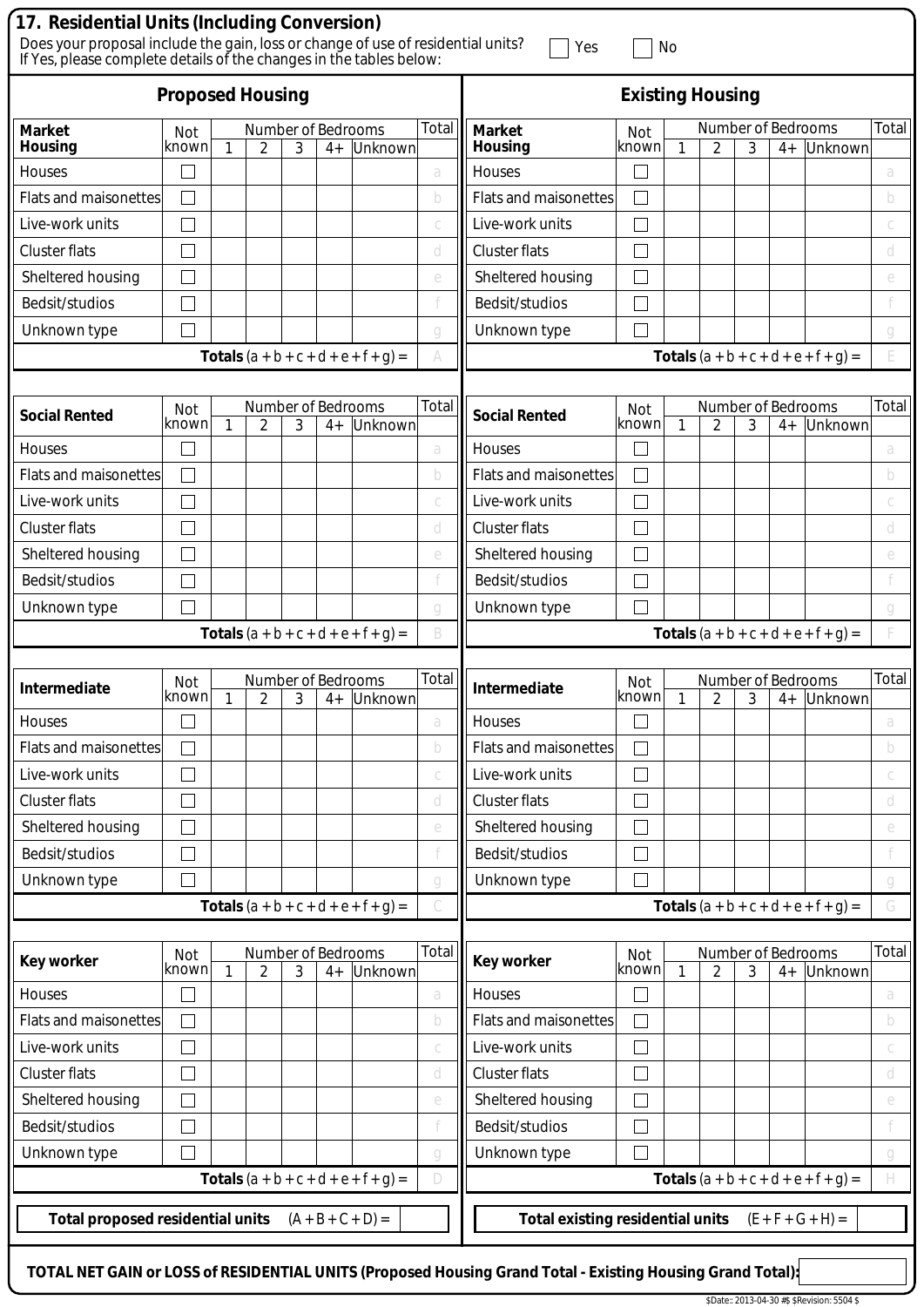|                                                                          |                                             |                                               |                          | 18. All Types of Development: Non-residential Floorspace<br>Does your proposal involve the loss, gain or change of use of non-residential floorspace?<br>Yes<br>No |                                                                                              |           |                                                                                                                       |                                                                                         |  |  |  |
|--------------------------------------------------------------------------|---------------------------------------------|-----------------------------------------------|--------------------------|--------------------------------------------------------------------------------------------------------------------------------------------------------------------|----------------------------------------------------------------------------------------------|-----------|-----------------------------------------------------------------------------------------------------------------------|-----------------------------------------------------------------------------------------|--|--|--|
|                                                                          |                                             |                                               |                          | If you have answered Yes to the question above please add details in the following table:                                                                          |                                                                                              |           |                                                                                                                       |                                                                                         |  |  |  |
|                                                                          | Use class/type of use                       |                                               | applicable<br>applicable | <b>Existing gross</b><br>internal<br>floorspace<br>(square metres)                                                                                                 | Gross internal floorspace<br>to be lost by change of<br>use or demolition<br>(square metres) |           | Total gross internal<br>floorspace proposed<br>(including change of<br>use)(square metres)                            | Net additional gross<br>internal floorspace<br>following development<br>(square metres) |  |  |  |
| A <sub>1</sub>                                                           |                                             | Shops                                         |                          |                                                                                                                                                                    |                                                                                              |           |                                                                                                                       |                                                                                         |  |  |  |
|                                                                          |                                             | Net tradable area:                            |                          |                                                                                                                                                                    |                                                                                              |           |                                                                                                                       |                                                                                         |  |  |  |
| A2                                                                       |                                             | <b>Financial and</b><br>professional services |                          |                                                                                                                                                                    |                                                                                              |           |                                                                                                                       |                                                                                         |  |  |  |
| A <sub>3</sub>                                                           |                                             | Restaurants and cafes                         |                          |                                                                                                                                                                    |                                                                                              |           |                                                                                                                       |                                                                                         |  |  |  |
| A4                                                                       |                                             | Drinking establishments                       |                          |                                                                                                                                                                    |                                                                                              |           |                                                                                                                       |                                                                                         |  |  |  |
| A <sub>5</sub>                                                           |                                             | Hot food takeaways                            |                          |                                                                                                                                                                    |                                                                                              |           |                                                                                                                       |                                                                                         |  |  |  |
| B1(a)                                                                    |                                             | Office (other than A2)                        |                          |                                                                                                                                                                    |                                                                                              |           |                                                                                                                       |                                                                                         |  |  |  |
| B1(b)                                                                    |                                             | Research and<br>development                   |                          |                                                                                                                                                                    |                                                                                              |           |                                                                                                                       |                                                                                         |  |  |  |
| B1(c)                                                                    |                                             | Light industrial                              |                          |                                                                                                                                                                    |                                                                                              |           |                                                                                                                       |                                                                                         |  |  |  |
| B <sub>2</sub>                                                           |                                             | General industrial                            |                          |                                                                                                                                                                    |                                                                                              |           |                                                                                                                       |                                                                                         |  |  |  |
| B <sub>8</sub>                                                           |                                             | Storage or distribution                       |                          |                                                                                                                                                                    |                                                                                              |           |                                                                                                                       |                                                                                         |  |  |  |
| C <sub>1</sub>                                                           |                                             | Hotels and halls of<br>residence              |                          |                                                                                                                                                                    |                                                                                              |           |                                                                                                                       |                                                                                         |  |  |  |
| C <sub>2</sub>                                                           |                                             | <b>Residential institutions</b>               |                          |                                                                                                                                                                    |                                                                                              |           |                                                                                                                       |                                                                                         |  |  |  |
| D <sub>1</sub>                                                           |                                             | Non-residential<br>institutions               |                          |                                                                                                                                                                    |                                                                                              |           |                                                                                                                       |                                                                                         |  |  |  |
| D <sub>2</sub>                                                           |                                             | Assembly and leisure                          |                          |                                                                                                                                                                    |                                                                                              |           |                                                                                                                       |                                                                                         |  |  |  |
| <b>OTHER</b>                                                             |                                             |                                               |                          |                                                                                                                                                                    |                                                                                              |           |                                                                                                                       |                                                                                         |  |  |  |
| Please<br>Specify                                                        |                                             |                                               |                          |                                                                                                                                                                    |                                                                                              |           |                                                                                                                       |                                                                                         |  |  |  |
|                                                                          |                                             | Total                                         |                          |                                                                                                                                                                    |                                                                                              |           |                                                                                                                       |                                                                                         |  |  |  |
|                                                                          |                                             |                                               |                          |                                                                                                                                                                    |                                                                                              |           | In addition, for hotels, residential institutions and hostels, please additionally indicate the loss or gain of rooms |                                                                                         |  |  |  |
| Use<br>class                                                             | Type of use                                 | Not<br>applicable                             |                          | Existing rooms to be lost by change<br>of use or demolition                                                                                                        |                                                                                              |           | Total rooms proposed (including<br>changes of use)                                                                    | Net additional rooms                                                                    |  |  |  |
| C <sub>1</sub>                                                           | Hotels<br>Residential                       |                                               |                          |                                                                                                                                                                    |                                                                                              |           |                                                                                                                       |                                                                                         |  |  |  |
| C <sub>2</sub>                                                           | Institutions                                |                                               |                          |                                                                                                                                                                    |                                                                                              |           |                                                                                                                       |                                                                                         |  |  |  |
| <b>OTHER</b><br>Please                                                   |                                             |                                               |                          |                                                                                                                                                                    |                                                                                              |           |                                                                                                                       |                                                                                         |  |  |  |
| Specify                                                                  |                                             |                                               |                          |                                                                                                                                                                    |                                                                                              |           |                                                                                                                       |                                                                                         |  |  |  |
|                                                                          | 19. Employment                              |                                               |                          |                                                                                                                                                                    |                                                                                              |           |                                                                                                                       |                                                                                         |  |  |  |
|                                                                          |                                             |                                               |                          | Please complete the following information regarding employees:                                                                                                     |                                                                                              |           |                                                                                                                       |                                                                                         |  |  |  |
|                                                                          |                                             |                                               |                          | Full-time                                                                                                                                                          |                                                                                              | Part-time |                                                                                                                       | Total full-time<br>equivalent                                                           |  |  |  |
|                                                                          | <b>Existing employees</b>                   |                                               |                          |                                                                                                                                                                    |                                                                                              |           |                                                                                                                       |                                                                                         |  |  |  |
|                                                                          | Proposed employees                          |                                               |                          |                                                                                                                                                                    |                                                                                              |           |                                                                                                                       |                                                                                         |  |  |  |
|                                                                          | 20. Hours of Opening                        |                                               |                          |                                                                                                                                                                    |                                                                                              |           |                                                                                                                       |                                                                                         |  |  |  |
| Please state the hours of opening for each non-residential use proposed: |                                             |                                               |                          |                                                                                                                                                                    |                                                                                              |           |                                                                                                                       |                                                                                         |  |  |  |
|                                                                          | Use                                         |                                               |                          | Monday to Friday                                                                                                                                                   | Saturday                                                                                     |           | Sunday and<br><b>Bank Holidays</b>                                                                                    | Not known                                                                               |  |  |  |
|                                                                          |                                             |                                               |                          |                                                                                                                                                                    |                                                                                              |           |                                                                                                                       |                                                                                         |  |  |  |
|                                                                          |                                             |                                               |                          |                                                                                                                                                                    |                                                                                              |           |                                                                                                                       |                                                                                         |  |  |  |
|                                                                          |                                             |                                               |                          |                                                                                                                                                                    |                                                                                              |           |                                                                                                                       |                                                                                         |  |  |  |
| 21. Site Area                                                            |                                             |                                               |                          |                                                                                                                                                                    |                                                                                              |           |                                                                                                                       |                                                                                         |  |  |  |
|                                                                          | Please state the site area in hectares (ha) |                                               |                          |                                                                                                                                                                    |                                                                                              |           |                                                                                                                       |                                                                                         |  |  |  |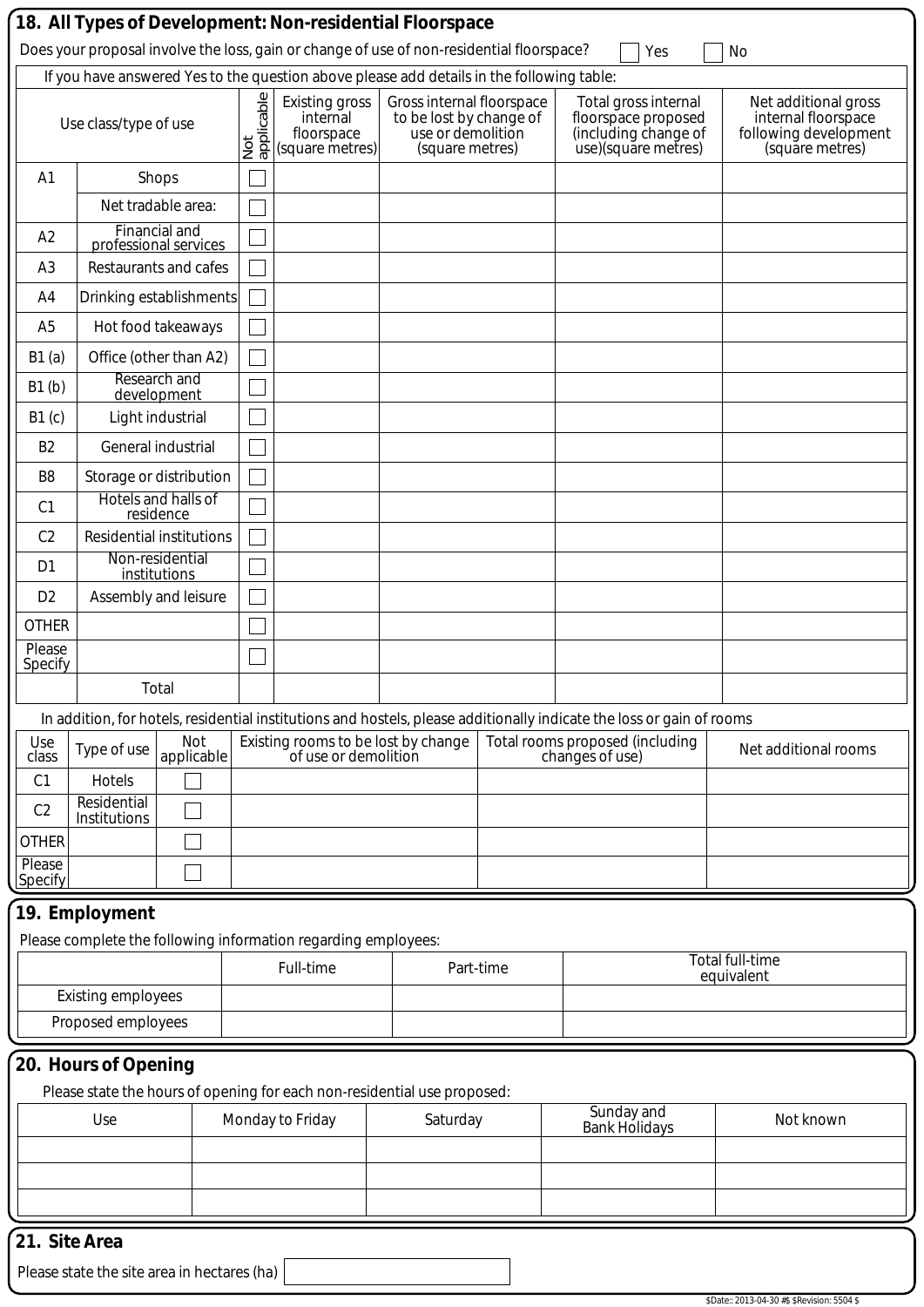| 22. Industrial or Commercial Processes and Machinery                                                                                                                                                                                     |                   |                                                                                                                                                                                                         |                |                                                                                   |  |  |
|------------------------------------------------------------------------------------------------------------------------------------------------------------------------------------------------------------------------------------------|-------------------|---------------------------------------------------------------------------------------------------------------------------------------------------------------------------------------------------------|----------------|-----------------------------------------------------------------------------------|--|--|
| Please describe the activities and processes which would<br>be carried out on the site and the end products including<br>plant, ventilation or air conditioning. Please include the<br>type of machinery which may be installed on site: |                   |                                                                                                                                                                                                         |                |                                                                                   |  |  |
| Is the proposal a waste management development?                                                                                                                                                                                          |                   | No<br>Yes                                                                                                                                                                                               |                |                                                                                   |  |  |
| If the answer is Yes, please complete the following table:                                                                                                                                                                               |                   |                                                                                                                                                                                                         |                |                                                                                   |  |  |
|                                                                                                                                                                                                                                          | Not<br>applicable | The total capacity of the void in cubic metres,<br>including engineering surcharge and making no<br>allowance for cover or restoration material (or<br>tonnes if solid waste or litres if liquid waste) |                | Maximum annual operational<br>throughput in tonnes<br>(or litres if liquid waste) |  |  |
| Inert landfill                                                                                                                                                                                                                           |                   |                                                                                                                                                                                                         |                |                                                                                   |  |  |
| Non-hazardous landfill                                                                                                                                                                                                                   |                   |                                                                                                                                                                                                         |                |                                                                                   |  |  |
| Hazardous landfill                                                                                                                                                                                                                       |                   |                                                                                                                                                                                                         |                |                                                                                   |  |  |
| Energy from waste incineration                                                                                                                                                                                                           |                   |                                                                                                                                                                                                         |                |                                                                                   |  |  |
| Other incineration                                                                                                                                                                                                                       |                   |                                                                                                                                                                                                         |                |                                                                                   |  |  |
| Landfill gas generation plant                                                                                                                                                                                                            |                   |                                                                                                                                                                                                         |                |                                                                                   |  |  |
| Pyrolysis/gasification                                                                                                                                                                                                                   |                   |                                                                                                                                                                                                         |                |                                                                                   |  |  |
| Metal recycling site                                                                                                                                                                                                                     |                   |                                                                                                                                                                                                         |                |                                                                                   |  |  |
| <b>Transfer stations</b>                                                                                                                                                                                                                 |                   |                                                                                                                                                                                                         |                |                                                                                   |  |  |
| Material recovery/recycling facilities (MRFs)                                                                                                                                                                                            |                   |                                                                                                                                                                                                         |                |                                                                                   |  |  |
| Household civic amenity sites                                                                                                                                                                                                            |                   |                                                                                                                                                                                                         |                |                                                                                   |  |  |
| Open windrow composting                                                                                                                                                                                                                  |                   |                                                                                                                                                                                                         |                |                                                                                   |  |  |
| In-vessel composting                                                                                                                                                                                                                     |                   |                                                                                                                                                                                                         |                |                                                                                   |  |  |
| Anaerobic digestion                                                                                                                                                                                                                      |                   |                                                                                                                                                                                                         |                |                                                                                   |  |  |
| Any combined mechanical, biological and/<br>or thermal treatment (MBT)                                                                                                                                                                   |                   |                                                                                                                                                                                                         |                |                                                                                   |  |  |
| Sewage treatment works                                                                                                                                                                                                                   |                   |                                                                                                                                                                                                         |                |                                                                                   |  |  |
| Other treatment                                                                                                                                                                                                                          |                   |                                                                                                                                                                                                         |                |                                                                                   |  |  |
| Recycling facilities construction, demolition<br>and excavation waste                                                                                                                                                                    |                   |                                                                                                                                                                                                         |                |                                                                                   |  |  |
| Storage of waste                                                                                                                                                                                                                         |                   |                                                                                                                                                                                                         |                |                                                                                   |  |  |
| Other waste management                                                                                                                                                                                                                   |                   |                                                                                                                                                                                                         |                |                                                                                   |  |  |
| Other developments                                                                                                                                                                                                                       |                   |                                                                                                                                                                                                         |                |                                                                                   |  |  |
| Please provide the maximum annual operational throughput of the following waste streams:                                                                                                                                                 |                   |                                                                                                                                                                                                         |                |                                                                                   |  |  |
| Municipal<br>Construction, demolition and excavation                                                                                                                                                                                     |                   |                                                                                                                                                                                                         |                |                                                                                   |  |  |
| Commercial and industrial                                                                                                                                                                                                                |                   |                                                                                                                                                                                                         |                |                                                                                   |  |  |
| Hazardous                                                                                                                                                                                                                                |                   |                                                                                                                                                                                                         |                |                                                                                   |  |  |
| If this is a landfill application you will need to provide further information before your application can be determined. Your waste<br>planning authority should make clear what information it requires on its website.                |                   |                                                                                                                                                                                                         |                |                                                                                   |  |  |
| 23. Hazardous Substances                                                                                                                                                                                                                 |                   |                                                                                                                                                                                                         |                |                                                                                   |  |  |
| Does the proposal involve the use or storage of any of<br>the following materials in the quantities stated below?                                                                                                                        |                   | No<br>Yes                                                                                                                                                                                               | Not applicable |                                                                                   |  |  |
| If Yes, please provide the amount of each substance that is involved:                                                                                                                                                                    |                   |                                                                                                                                                                                                         |                |                                                                                   |  |  |
| Acrylonitrile (tonnes)                                                                                                                                                                                                                   |                   | Ethylene oxide (tonnes)                                                                                                                                                                                 |                | Phosgene (tonnes)                                                                 |  |  |
| Ammonia (tonnes)                                                                                                                                                                                                                         |                   | Hydrogen cyanide (tonnes)                                                                                                                                                                               |                | Sulphur dioxide (tonnes)                                                          |  |  |
| Bromine (tonnes)                                                                                                                                                                                                                         |                   | Liquid oxygen (tonnes)                                                                                                                                                                                  |                | Flour (tonnes)                                                                    |  |  |
| Chlorine (tonnes)                                                                                                                                                                                                                        |                   | Liquid petroleum gas (tonnes)                                                                                                                                                                           |                | Refined white sugar (tonnes)                                                      |  |  |
| Other:                                                                                                                                                                                                                                   |                   | Other:                                                                                                                                                                                                  |                |                                                                                   |  |  |
| Amount (tonnes):                                                                                                                                                                                                                         |                   | Amount (tonnes):                                                                                                                                                                                        |                |                                                                                   |  |  |
|                                                                                                                                                                                                                                          |                   |                                                                                                                                                                                                         |                | \$Date:: 2013-04-30 #\$ \$Revision: 5504 \$                                       |  |  |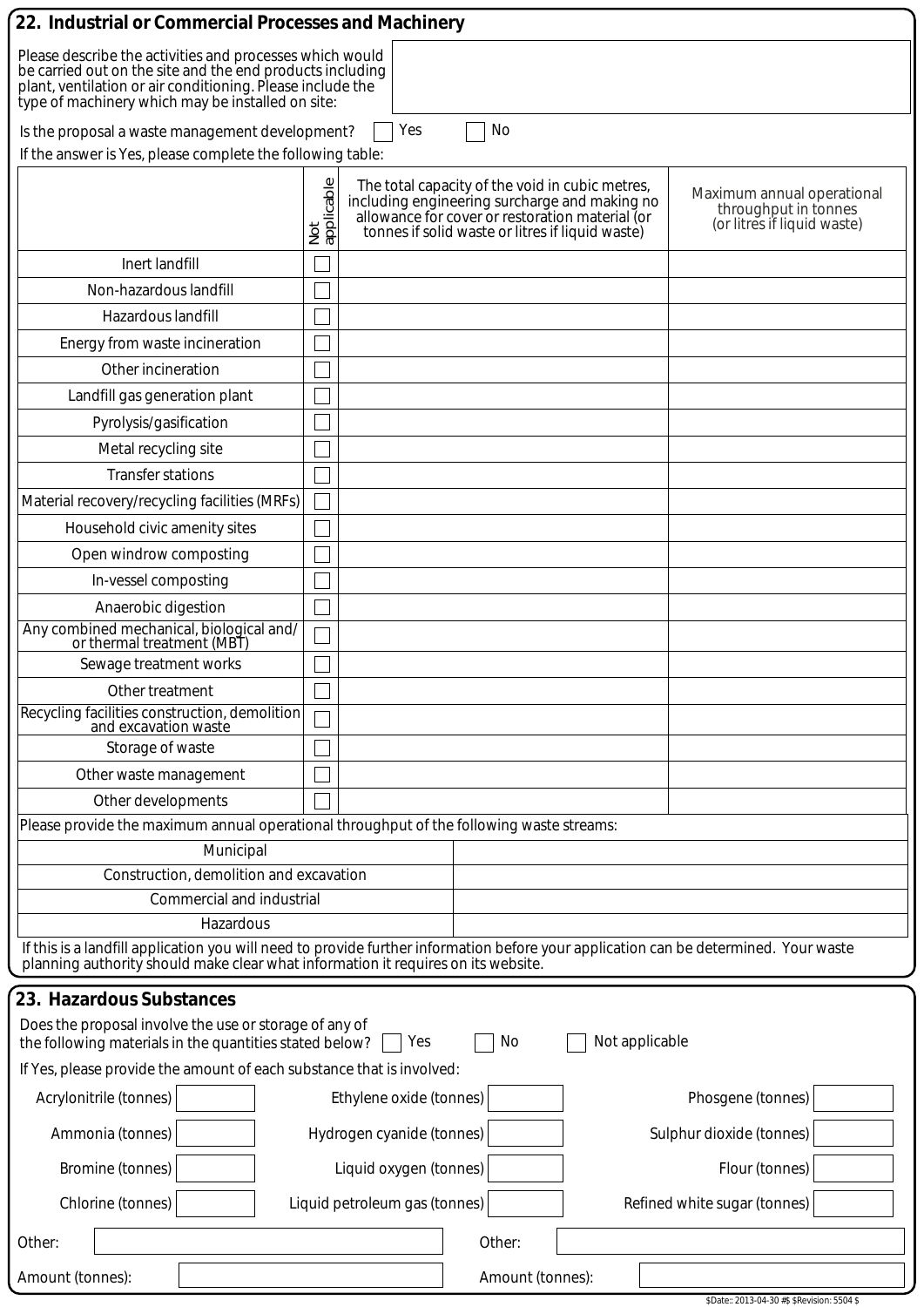| 24. Ownership Certificates and Agricultural Land Declaration |                                                                                                                                                                                                                                                                                                                                                                                                                                                                                                                                                                                                                                     |                    |  |  |  |  |  |
|--------------------------------------------------------------|-------------------------------------------------------------------------------------------------------------------------------------------------------------------------------------------------------------------------------------------------------------------------------------------------------------------------------------------------------------------------------------------------------------------------------------------------------------------------------------------------------------------------------------------------------------------------------------------------------------------------------------|--------------------|--|--|--|--|--|
|                                                              | One Certificate A, B, C, or D, must be completed with this application form                                                                                                                                                                                                                                                                                                                                                                                                                                                                                                                                                         |                    |  |  |  |  |  |
|                                                              | <b>CERTIFICATE OF OWNERSHIP - CERTIFICATE A</b>                                                                                                                                                                                                                                                                                                                                                                                                                                                                                                                                                                                     |                    |  |  |  |  |  |
| is part of, an agricultural holding**                        | Town and Country Planning (Development Management Procedure) (England) Order 2010 Certificate under Article 12<br>I certify/The applicant certifies that on the day 21 days before the date of this application nobody except myself/ the applicant was the<br>owner <sup>*</sup> of any part of the land or building to which the application relates, and that none of the land to which the application relates is, or                                                                                                                                                                                                           |                    |  |  |  |  |  |
|                                                              | NOTE: You should sign Certificate B, C or D, as appropriate, if you are the sole owner of the land or building to which the<br>application relates but the land is, or is part of, an agricultural holding.                                                                                                                                                                                                                                                                                                                                                                                                                         |                    |  |  |  |  |  |
|                                                              | * "owner" is a person with a freehold interest or leasehold interest with at least 7 years left to run.<br>** "agricultural holding" has the meaning given by reference to the definition of "agricultural tenant" in section 65(8) of the Act.                                                                                                                                                                                                                                                                                                                                                                                     |                    |  |  |  |  |  |
| Signed - Applicant:                                          | Or signed - Agent:                                                                                                                                                                                                                                                                                                                                                                                                                                                                                                                                                                                                                  | Date (DD/MM/YYYY): |  |  |  |  |  |
|                                                              |                                                                                                                                                                                                                                                                                                                                                                                                                                                                                                                                                                                                                                     |                    |  |  |  |  |  |
|                                                              | <b>CERTIFICATE OF OWNERSHIP - CERTIFICATE B</b>                                                                                                                                                                                                                                                                                                                                                                                                                                                                                                                                                                                     |                    |  |  |  |  |  |
| application relates.                                         | Town and Country Planning (Development Management Procedure) (England) Order 2010 Certificate under Article 12<br>I certify/ The applicant certifies that I have/the applicant has given the requisite notice to everyone else (as listed below) who, on the day<br>21 days before the date of this application, was the owner* and/or agricultural tenant** of any part of the land or building to which this<br>owner" is a person with a freehold interest or leasehold interest with at least 7 years left to run"<br>** "agricultural tenant" has the meaning given in section 65(8) of the Town and Country Planning Act 1990 |                    |  |  |  |  |  |
| Name of Owner / Agricultural Tenant                          | <b>Address</b>                                                                                                                                                                                                                                                                                                                                                                                                                                                                                                                                                                                                                      | Date Notice Served |  |  |  |  |  |
|                                                              |                                                                                                                                                                                                                                                                                                                                                                                                                                                                                                                                                                                                                                     |                    |  |  |  |  |  |
|                                                              |                                                                                                                                                                                                                                                                                                                                                                                                                                                                                                                                                                                                                                     |                    |  |  |  |  |  |
|                                                              |                                                                                                                                                                                                                                                                                                                                                                                                                                                                                                                                                                                                                                     |                    |  |  |  |  |  |
|                                                              |                                                                                                                                                                                                                                                                                                                                                                                                                                                                                                                                                                                                                                     |                    |  |  |  |  |  |
|                                                              |                                                                                                                                                                                                                                                                                                                                                                                                                                                                                                                                                                                                                                     |                    |  |  |  |  |  |
|                                                              |                                                                                                                                                                                                                                                                                                                                                                                                                                                                                                                                                                                                                                     |                    |  |  |  |  |  |
|                                                              |                                                                                                                                                                                                                                                                                                                                                                                                                                                                                                                                                                                                                                     |                    |  |  |  |  |  |
|                                                              |                                                                                                                                                                                                                                                                                                                                                                                                                                                                                                                                                                                                                                     |                    |  |  |  |  |  |
|                                                              |                                                                                                                                                                                                                                                                                                                                                                                                                                                                                                                                                                                                                                     |                    |  |  |  |  |  |
| Signed - Applicant:                                          | Or signed - Agent:                                                                                                                                                                                                                                                                                                                                                                                                                                                                                                                                                                                                                  | Date (DD/MM/YYYY): |  |  |  |  |  |
|                                                              |                                                                                                                                                                                                                                                                                                                                                                                                                                                                                                                                                                                                                                     |                    |  |  |  |  |  |
|                                                              |                                                                                                                                                                                                                                                                                                                                                                                                                                                                                                                                                                                                                                     |                    |  |  |  |  |  |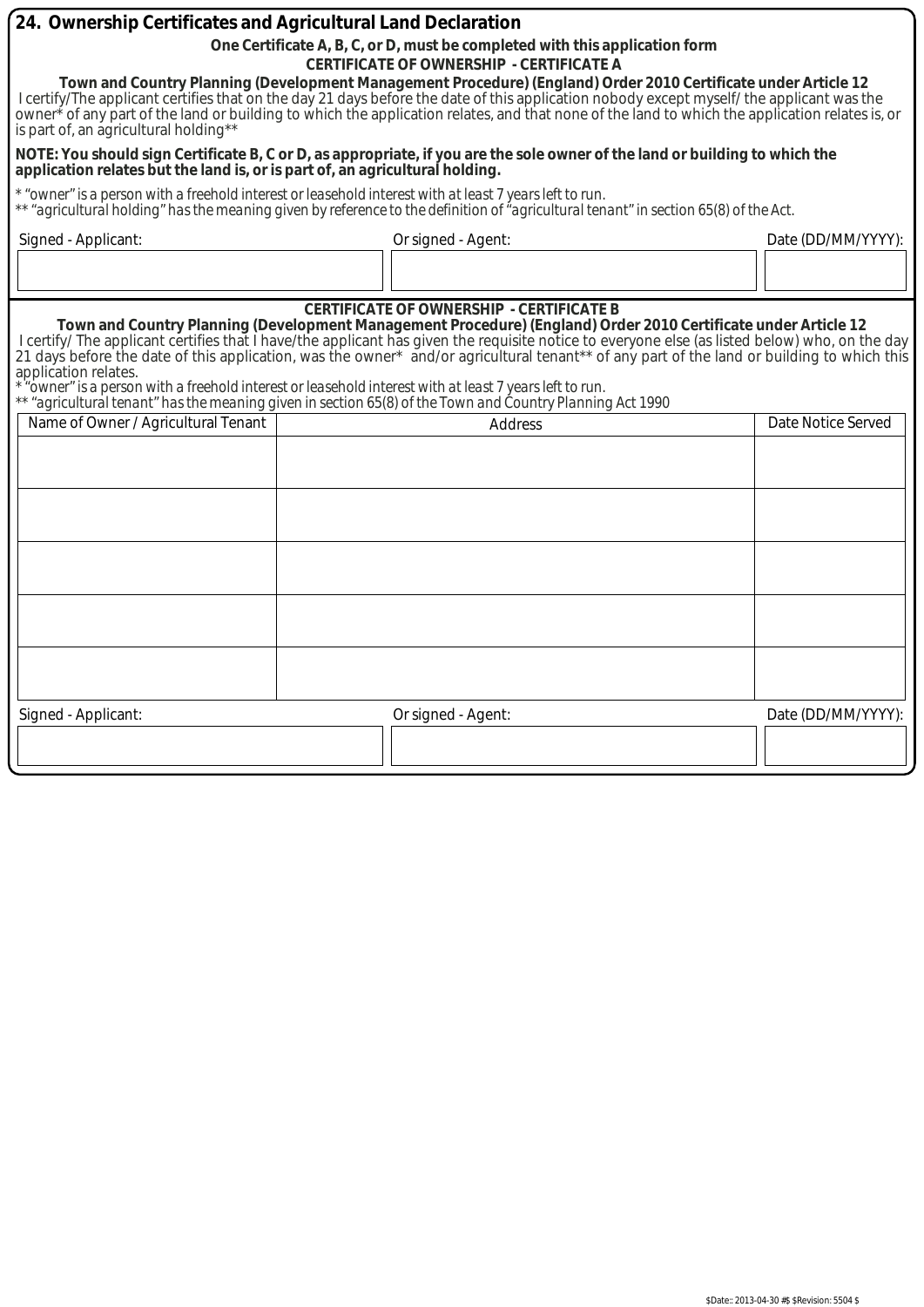| 24. Ownership Certificates and Agricultural Land Declaration (continued)<br><b>CERTIFICATE OF OWNERSHIP - CERTIFICATE C</b><br>Town and Country Planning (Development Management Procedure) (England) Order 2010 Certificate under Article 12<br>I certify/ The applicant certifies that:<br>Neither Certificate A or B can be issued for this application<br>All reasonable steps have been taken to find out the names and addresses of the other owners* and/or agricultural tenants** of<br>the land or building, or of a part of it, but I have/ the applicant has been unable to do so.<br>* "owner" is a person with a freehold interest or leasehold interest with at least 7 years left to run.<br>** "agricultural tenant" has the meaning given in section 65(8) of the Town and Country Planning Act 1990<br>The steps taken were:   |  |                    |                                                                                                                                                                                 |                                                                                                       |                    |  |
|--------------------------------------------------------------------------------------------------------------------------------------------------------------------------------------------------------------------------------------------------------------------------------------------------------------------------------------------------------------------------------------------------------------------------------------------------------------------------------------------------------------------------------------------------------------------------------------------------------------------------------------------------------------------------------------------------------------------------------------------------------------------------------------------------------------------------------------------------|--|--------------------|---------------------------------------------------------------------------------------------------------------------------------------------------------------------------------|-------------------------------------------------------------------------------------------------------|--------------------|--|
|                                                                                                                                                                                                                                                                                                                                                                                                                                                                                                                                                                                                                                                                                                                                                                                                                                                  |  |                    |                                                                                                                                                                                 |                                                                                                       |                    |  |
| Name of Owner / Agricultural Tenant                                                                                                                                                                                                                                                                                                                                                                                                                                                                                                                                                                                                                                                                                                                                                                                                              |  |                    | Address                                                                                                                                                                         |                                                                                                       | Date Notice Served |  |
|                                                                                                                                                                                                                                                                                                                                                                                                                                                                                                                                                                                                                                                                                                                                                                                                                                                  |  |                    |                                                                                                                                                                                 |                                                                                                       |                    |  |
|                                                                                                                                                                                                                                                                                                                                                                                                                                                                                                                                                                                                                                                                                                                                                                                                                                                  |  |                    |                                                                                                                                                                                 |                                                                                                       |                    |  |
|                                                                                                                                                                                                                                                                                                                                                                                                                                                                                                                                                                                                                                                                                                                                                                                                                                                  |  |                    |                                                                                                                                                                                 |                                                                                                       |                    |  |
|                                                                                                                                                                                                                                                                                                                                                                                                                                                                                                                                                                                                                                                                                                                                                                                                                                                  |  |                    |                                                                                                                                                                                 |                                                                                                       |                    |  |
|                                                                                                                                                                                                                                                                                                                                                                                                                                                                                                                                                                                                                                                                                                                                                                                                                                                  |  |                    |                                                                                                                                                                                 |                                                                                                       |                    |  |
| Notice of the application has been published in the following newspaper<br>(circulating in the area where the land is situated):                                                                                                                                                                                                                                                                                                                                                                                                                                                                                                                                                                                                                                                                                                                 |  |                    |                                                                                                                                                                                 | On the following date (which must not be earlier<br>than 21 days before the date of the application): |                    |  |
|                                                                                                                                                                                                                                                                                                                                                                                                                                                                                                                                                                                                                                                                                                                                                                                                                                                  |  |                    |                                                                                                                                                                                 |                                                                                                       |                    |  |
| Signed - Applicant:                                                                                                                                                                                                                                                                                                                                                                                                                                                                                                                                                                                                                                                                                                                                                                                                                              |  | Or signed - Agent: |                                                                                                                                                                                 |                                                                                                       | Date (DD/MM/YYYY): |  |
|                                                                                                                                                                                                                                                                                                                                                                                                                                                                                                                                                                                                                                                                                                                                                                                                                                                  |  |                    |                                                                                                                                                                                 |                                                                                                       |                    |  |
| <b>CERTIFICATE OF OWNERSHIP - CERTIFICATE D</b><br>Town and Country Planning (Development Management Procedure) (England) Order 2010 Certificate under Article 12<br>I certify/ The applicant certifies that:<br>Certificate A cannot be issued for this application<br>All reasonable steps have been taken to find out the names and addresses of everyone else who, on the day 21 days before the<br>date of this application, was the owner* and/or agricultural tenant** of any part of the land to which this application relates, but I<br>have/ the applicant has been unable to do so.<br>* "owner" is a person with a freehold interest or leasehold interest with at least 7 years left to run.<br>** "agricultural tenant" has the meaning given in section 65(8) of the Town and Country Planning Act 1990<br>The steps taken were: |  |                    |                                                                                                                                                                                 |                                                                                                       |                    |  |
|                                                                                                                                                                                                                                                                                                                                                                                                                                                                                                                                                                                                                                                                                                                                                                                                                                                  |  |                    |                                                                                                                                                                                 |                                                                                                       |                    |  |
| Notice of the application has been published in the following newspaper<br>(circulating in the area where the land is situated):                                                                                                                                                                                                                                                                                                                                                                                                                                                                                                                                                                                                                                                                                                                 |  |                    |                                                                                                                                                                                 | On the following date (which must not be earlier<br>than 21 days before the date of the application): |                    |  |
|                                                                                                                                                                                                                                                                                                                                                                                                                                                                                                                                                                                                                                                                                                                                                                                                                                                  |  |                    |                                                                                                                                                                                 |                                                                                                       |                    |  |
| Signed - Applicant:                                                                                                                                                                                                                                                                                                                                                                                                                                                                                                                                                                                                                                                                                                                                                                                                                              |  | Or signed - Agent: |                                                                                                                                                                                 |                                                                                                       | Date (DD/MM/YYYY): |  |
|                                                                                                                                                                                                                                                                                                                                                                                                                                                                                                                                                                                                                                                                                                                                                                                                                                                  |  |                    |                                                                                                                                                                                 |                                                                                                       |                    |  |
| 25. Planning Application Requirements - Checklist                                                                                                                                                                                                                                                                                                                                                                                                                                                                                                                                                                                                                                                                                                                                                                                                |  |                    |                                                                                                                                                                                 |                                                                                                       |                    |  |
| Please read the following checklist to make sure you have sent all the information in support of your proposal. Failure to submit all<br>information required will result in your application being deemed invalid. It will not be considered valid until all information required by<br>the Local Planning Authority has been submitted.                                                                                                                                                                                                                                                                                                                                                                                                                                                                                                        |  |                    |                                                                                                                                                                                 |                                                                                                       |                    |  |
| The original and 3 copies of a completed and dated<br>application form:                                                                                                                                                                                                                                                                                                                                                                                                                                                                                                                                                                                                                                                                                                                                                                          |  |                    | The correct fee:                                                                                                                                                                |                                                                                                       |                    |  |
| The original and 3 copies of the plan which identifies<br>the land to which the application relates drawn to an<br>identified scale and showing the direction of North:                                                                                                                                                                                                                                                                                                                                                                                                                                                                                                                                                                                                                                                                          |  |                    | The original and 3 copies of a design and access statement,<br>if required (see help text and guidance notes for details):<br>The original and 3 copies of the completed, dated |                                                                                                       |                    |  |
| Ownership Certificate (A, B, C or D – as applicable)<br>The original and 3 copies of other plans and drawings or<br>and Article 12 Certificate (Agricultural Holdings):<br>information necessary to describe the subject of the application:                                                                                                                                                                                                                                                                                                                                                                                                                                                                                                                                                                                                     |  |                    |                                                                                                                                                                                 |                                                                                                       |                    |  |